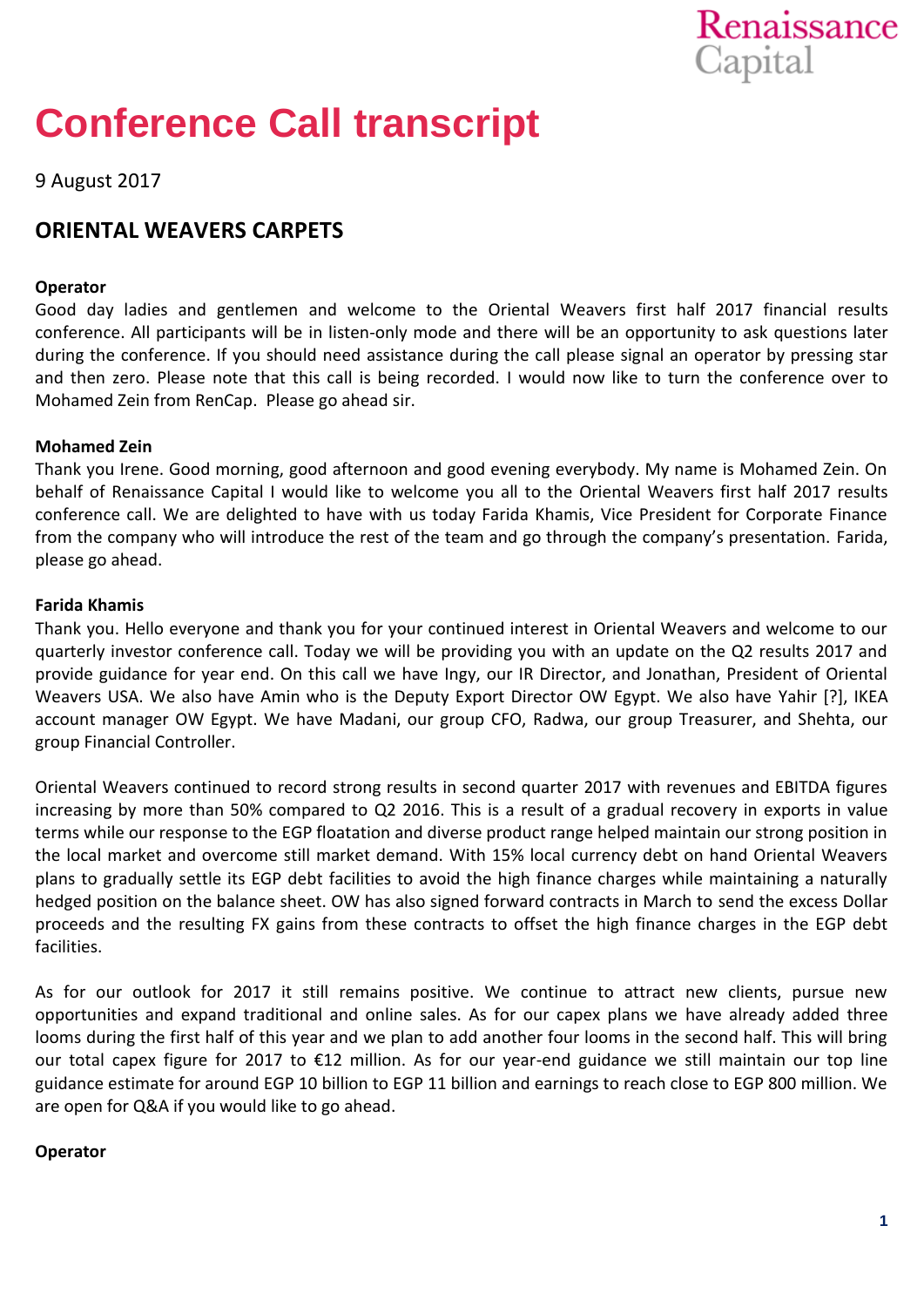

If anyone would like to ask a question please press star and then one on your touchphone phone. If you wish to withdraw the question please press star and then two to remove yourself from the queue. If anyone would like to ask a question please press star and then one. We have a question from Nadar Biman [?] of EFD.

## **Nadar Biman [?]**

Good afternoon ladies. Thank you for taking the time to have this call. I just have a question regarding the exports really. It seems as though production was a little bit more delayed than usual during the quarter, so I was wondering if there was any issues on that front.

## **Farida Khamis**

For the exports we have collected in the first half almost EGP 60 million and we expect to collect around the same figure in the second half. So we should end the year with almost 120 million. The backlog that we have is close to EGP 160 million for the delayed disbursement from the fund. So this didn't take into account the impact of the floatation. So it was based on an exchange rate of EGP 8.80. So I believe if we factor in the higher Dollar exchange rate this figure could double. But so far we haven't tackled how the export subsidy fund will deal with the export rebate post the [unclear].

## **Nadar Biman**

Okay. I understand. Thank you very much.

## **Operator**

If anyone would like to ask a question please press star and then one on your touchtone phone.

## **Mohamed Zein**

I would like to ask a question please on your views on consumption in Egypt. What are you seeing specifically in the retail showrooms, in your showrooms? Is footfall declining, the ticket sizes are declining, stable year on year and quarter on quarter please?

## **Farida Khamis**

Currently we have seen a slight uptick in demand from the third to the second quarter of this year. Still there is demand for grade A and B, but for grade C we have seen a shift from grade C products of Oriental Weavers to much lower price points. So we still maintain our guidance that this year will be a price growth for the local market whereas we expect volumes to remain within the range of 8% to 10% lower compared to last year. So far we opened five showrooms and we expect to open three in the second half of this year. [Overtalking]. We have seen more than 100% growth in our hospitality business in the local market and we expect this trend to continue. We have sold several products in the new administrative capital. And given that tourism has started to rebound again we expect to refurbish some of the hotels in Hurghada and Sharm el-Sheikh and [unclear].

## **Mohamed Zein**

Thanks. Can you remind us how much wholesale and direct retail represent of domestic sales, wholesale versus direct sales?

## **Farida Khamis**

It is almost 50/50.

## **Mohamed Zein**

Okay. 50/50. In light of the interest rates do you foresee any further price increases?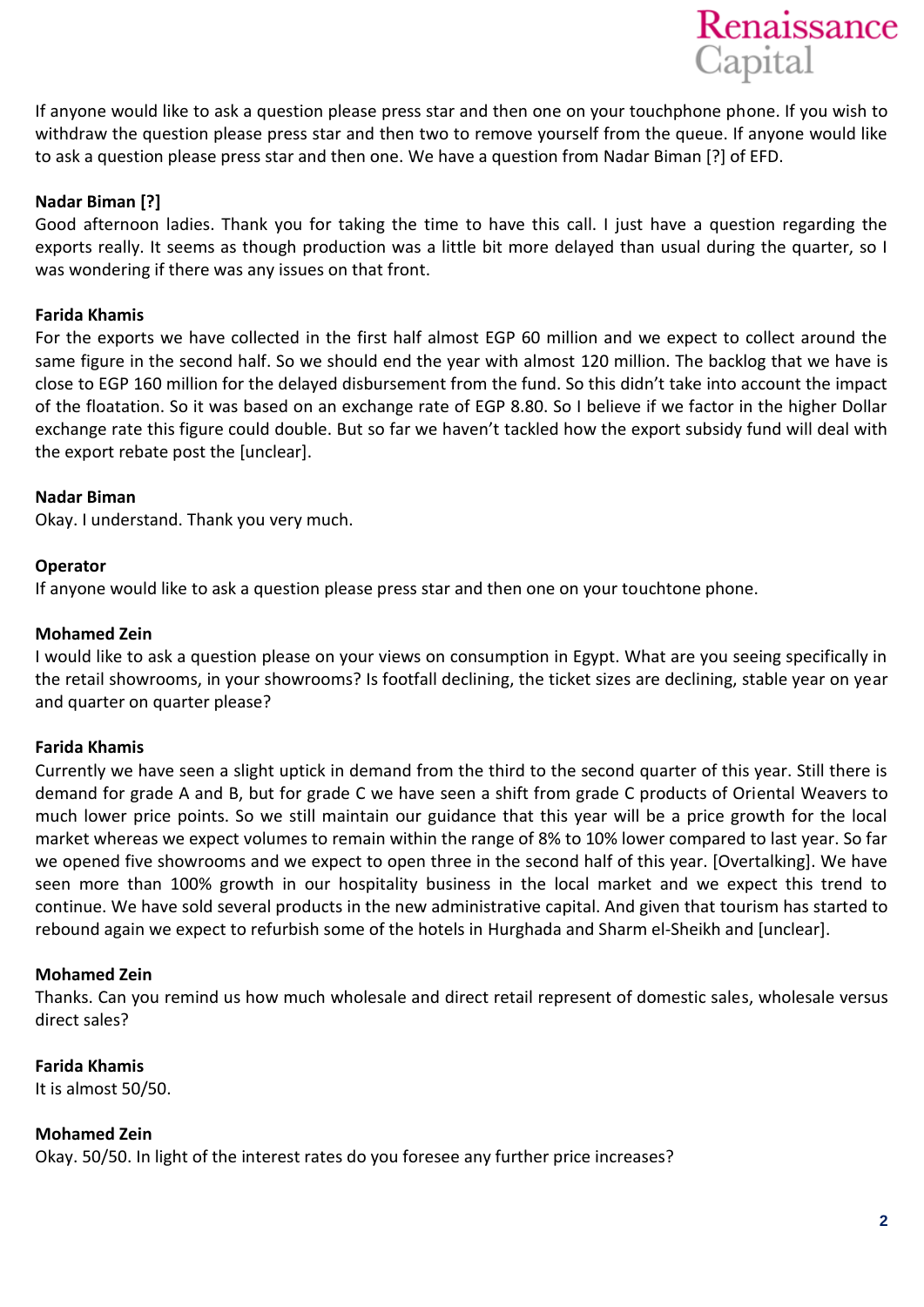

## **Farida Khamis**

All the estimates that the Egyptian Pound will appreciate, I believe as the Egyptian Pound increases to around EGP 16.25 to the Dollar then I expect that we are going to revisit our pricing in the local market.

## **Mohamed Zein**

As in reduce pricing?

## **Farida Khamis**

Yes.

## **Mohamed Zein**

Okay, thanks. Sorry, just a follow-up question here. Now that liquidity is back in the banking system do you see imports increasing again, imports of carpets, competition from China and Asia in general?

## **Farida Khamis**

We have seen slight penetration from Jordan and from Saudi Arabia, but overall I believe competition from Turkey is declining in the local market given that it is mostly produced at workshops. So it is difficult for them to comply with the procedures that the central bank asks for. Like they have to hand in their commercial register i.e. they have to comply with the ISO quality controls. That is why I believe this is something difficult for them to comply with at least for the time being.

## **Mohamed Zein**

Okay thanks. I see no further questions in the queue, so can I ask a couple more questions? I saw that the blended price in Dollars in the second quarter was almost unchanged from Q1. Do you expect it to be pressured in the second half if you're expecting higher volume? So should we expect a fall in the blended price in Dollars?

## **Farida Khamis**

No, we do not expect any pressure in pricing in the second half. I think maybe Jonathan can comment about the US market in general and then we can have Amin and Yehia discussing exports from Egypt just to give you a better idea in relation to your question. Jonathan, would you like to go ahead with the outlook on how the markets are in the US?

## **Jonathan Witt**

Sure. Sure. The market in the US there's a lot of excellent macroeconomic data out there. I think if anybody has been watching some of the local stories at the retail level it has been a bit of a struggle here in the United States. Normally if the stock market is up, unemployment is down, housing stocks are up etc. any combination of two of those factors should lead to a real gain in retail sales. It seems like the footfall store traffic is down substantially for most retailers. And that's across a lot of channels, whether it is national mass merchants and home centres all the way down to your independent shops. So as we've been through the market in trade shows over the last quarter it has been interesting to speak with our customers because no one can exactly put their thumb on exactly what is going on.

I think there are a lot of unknowns in the consumer mind right now. There is really a lack of action taking place in the political side of things which leaves a lot of unknowns for people. As loud and boisterous as things are really when it comes down to policy and finalising decisions there hasn't been a lot accomplished. So between that and also people that have had a little extra money have been able to go out this summer and spend a lot more time vacationing with their family. I see the economy has seen gains there comparatively compared to previous years. And now we are coming back into that fall season where kids go back to school and we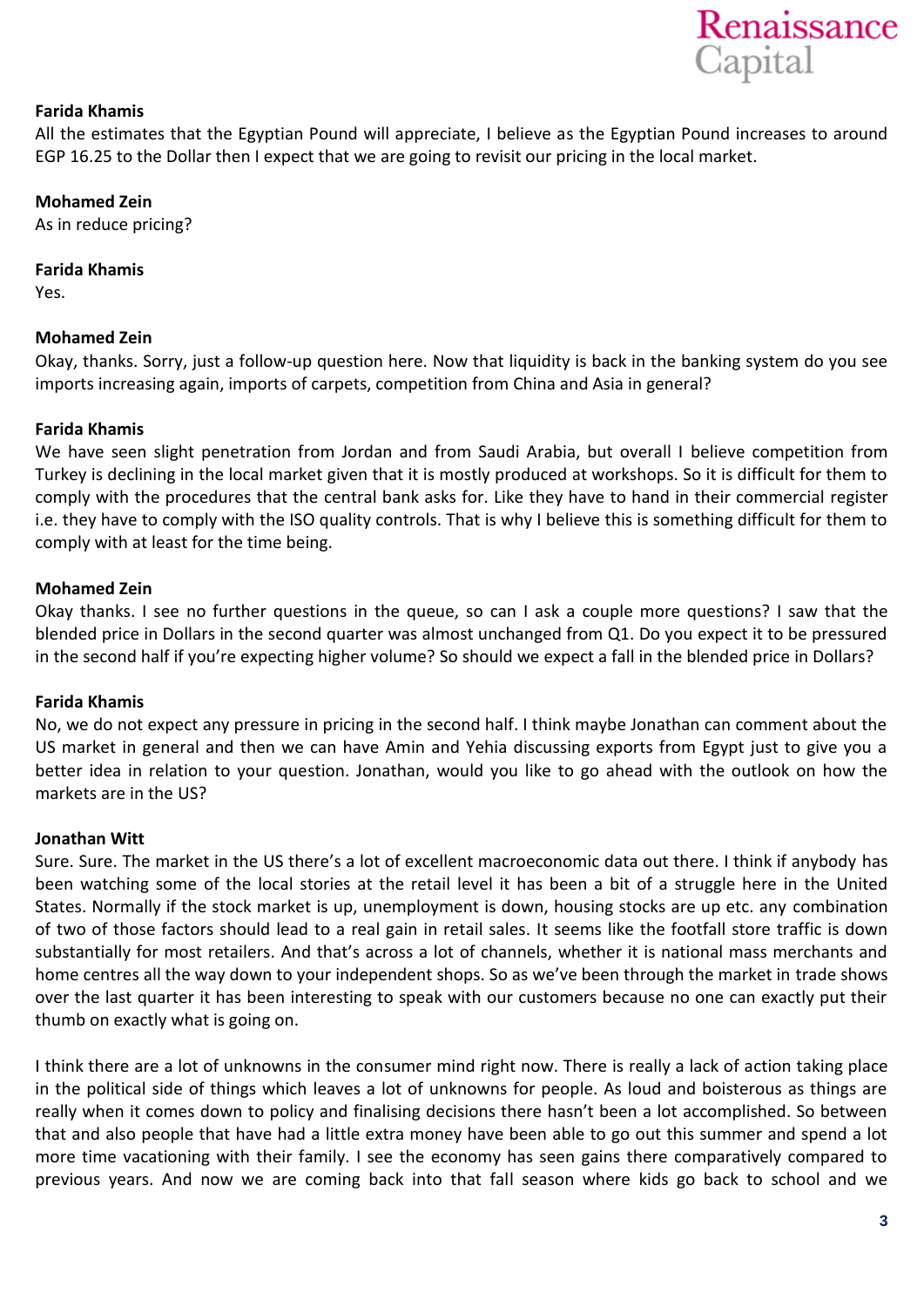

traditionally see a nice pick-up in sales. And regardless of those challenges in foot traffic in the stores two things that we have heard repeatedly. Number one, that Oriental Weavers here in the States, our business with those key retailers has continued to grow and outpace their growth in the category. So we are taking market share. And then we also have some nice commitments for some of the seasonal promotions at year end which will be going out really in Q4. So we still expect to see growth going into the back side of the year over 2016.

## **Farida Khamis**

Thank you.

## **Mohamed Zein**

Thanks. Irene, I think we have a question in the queue.

## **Operator**

We do, we have a question from Seki Mutukwa of Ashmore.

#### **Seki Mutukwa**

Hi there. Thank you very much. I just wanted to ask about your total cost expectations in your budget for 2017 when you give guidance and how that is tracking relative to your expectations and maybe where you're seeing a little bit more pressure or where things are tracking better than you anticipated on the cost side. Thanks.

## **Ingy El Diwany**

We expect from the cost side slight pressure resulting from the higher energy costs and resulting from the new fees which are implemented starting July this year according to the new investment law. Any sales from the free zone entities to the local market are going to be subject to an additional 1% rate. So this should create a slight pressure on our cost side. But overall this year we expect margins to be within the range of 16% to 17%. This is the EBITDA margin estimate for 2017. For polypropylene prices they have been up by almost 10% compared to last year and we expect by year end prices to reach \$1,100. But still nevertheless currently we are adding new looms and these looms are more cost efficient. They should reduce our energy consumption somehow, so this should offset the higher energy cost. But the impact of course will be clear next year.

## **Seki Mutukwa**

And it's too soon to see whether you think even with these additional fees that you mentioned 2018 could be lower than where we are today in terms of profitability? I think you mentioned that the new equipment means that might completely offset those costs.

## **Ingy El Diwany**

Yes, and of course this all depends on polypropylene prices next year. But in general next year we expect earnings to grow by almost 10% compared to 2017. And on the top line side we expect almost 10% of top line growth. So as we are moving towards more efficient looms and more cost rationalisation from the [unclear] and more cost controls that should all offset the impact of the new fees.

## **Seki Mutukwa**

Thank you.

## **Farida Khamis**

[Inaudible segment] in the export market and pick up with IKEA generally. Again that should attribute to the earnings growth that Ingy had referred to. And Amin and Yehia will give us an overview.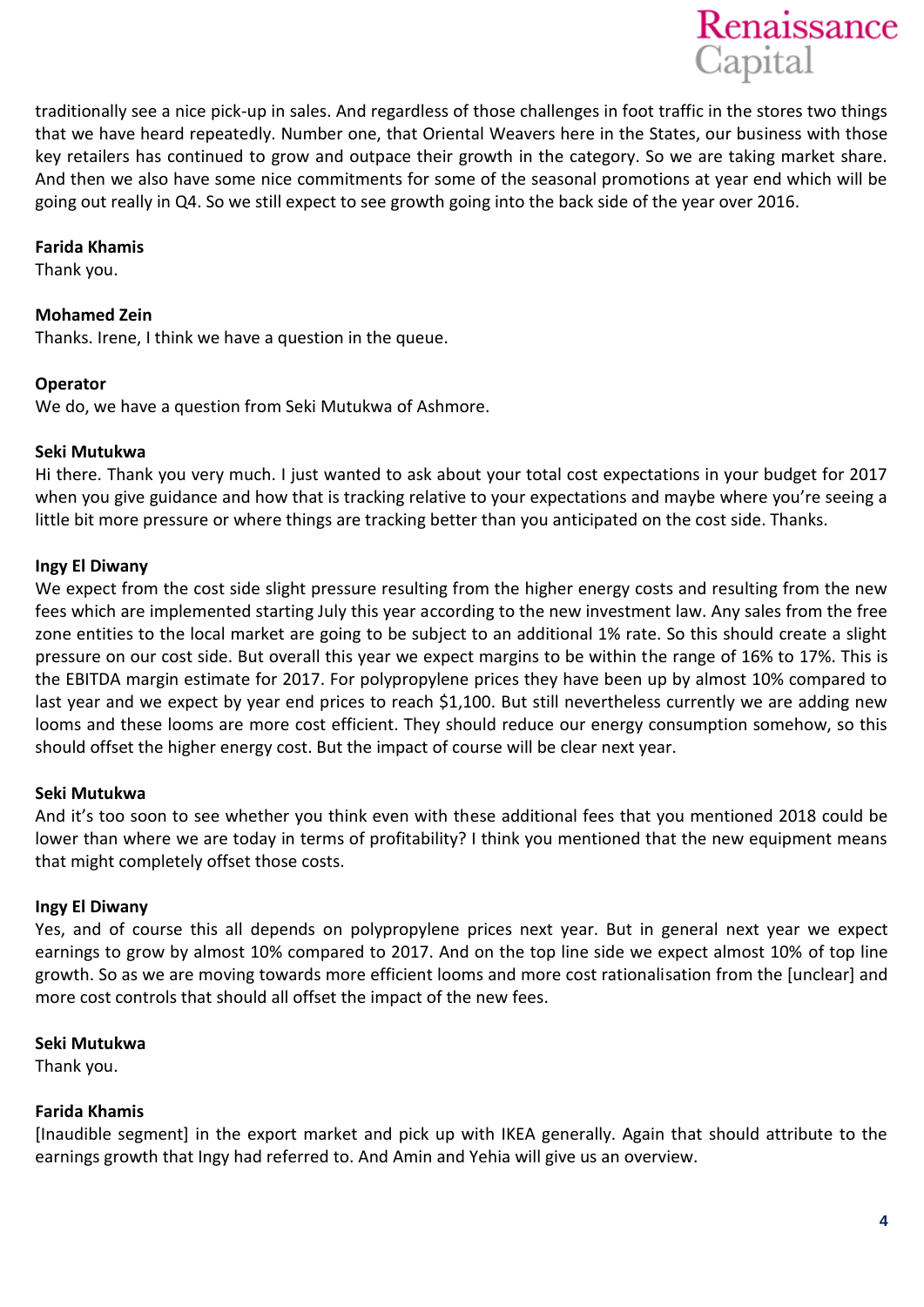

## **Amin**

For the markets Jonathan mentioned for the US market. We already made some growth in Asia, Africa and southern Europe. And this reflects on the numbers for Q3. And we are expecting more orders that will be reflected on Q4. Also we are working on a lot of developments because this is where we start for the second half of the year market with the development and market visits. Also Africa we have a good increase during the first half of this year and expecting more as we have during this month a lot of visits for orders for the fourth quarter of 2017 and first quarter of 2018. And for IKEA Yehia could add.

#### **Yehia**

The first two quarters [unclear] compared to the previous year by about 20%. By the end of June, by the second half of June, we succeeded to fulfil our export shipping. It is a new development that has been prepared in the first two quarters. And to reduce this deficit from 23% to 11%. And we do expect that the second half will be much more. So we can reach the end of this year by the second half with 20% more than the first half. And expecting in 2018 about 45% then [unclear]. So it is totally promising with IKEA. We started already to come back again with them. And especially we are now classified as a prioritised supplier for IKEA.

## **Operator**

Our next question is from Aatman Ajmera of East Capital.

#### **Aatman Ajmera**

Hi. Thanks for taking my question. I just wanted to clarify the export rebate again. The rebates that we see on the P&L right now are they from the exports in previous years or is it for exports of last quarter? What is the time lag is what I want to understand.

## **Farida Khamis**

The lag is almost a year now. So the EGP 60 million that you saw on the income statement is related to the first and second quarters of 2016.

#### **Aatman Ajmera**

Understood. And are you matching the criteria for additional incentives? I mean you exported to new markets now, so do you see any additional rebate in excess of the primary incentive?

#### **Farida Khamis**

This programme will be implemented as of July 2016 which we haven't still collected yet. I believe once they start to pay the rebates starting July the incentives will be factored in.

#### **Aatman Ajmera**

Understood. Are you matching the criteria? I'm not too clear on what the exact criteria are. Are you matching the criteria for additional rebates?

#### **Farida Khamis**

We are matching all the criteria. We have raised our exports to Africa, and exports to Africa are going to be subject to an additional 50% export rebate rate. And we are going to pay 50% of the freight costs. We are increasing our exports to Russia and Eastern Europe and this should be subject to an additional 2% rebate rate.

#### **Aatman Ajmera**

Understood. And do you have some sort of budget on what you expect in cash terms for this year's exports for next year? What sort of cash do you expect in rebate terms?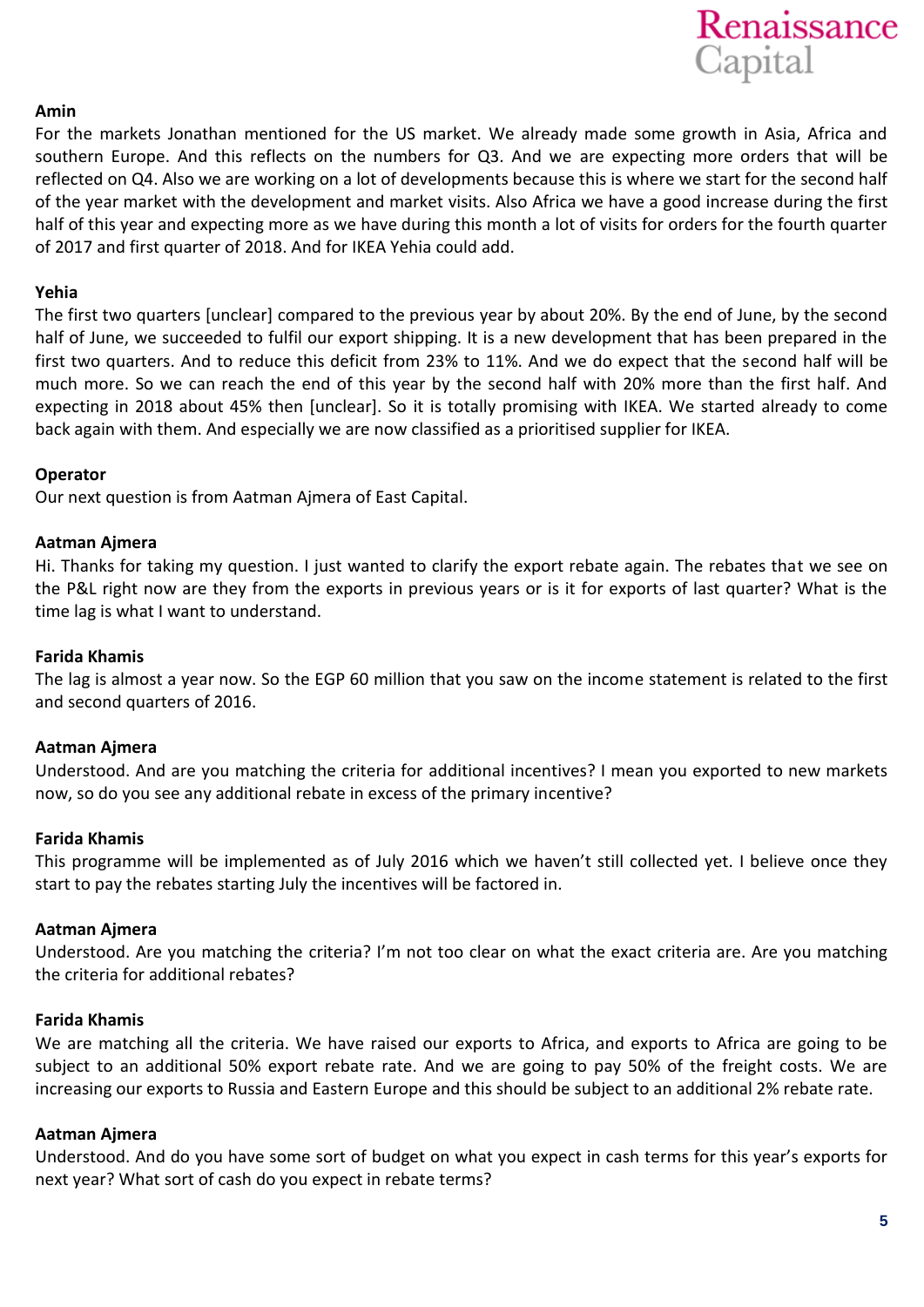

## **Farida Khamis**

This year we expect to collect EGP 120 million.

## **Aatman Ajmera**

But that is for last year's exports, right? I mean for this year's exports what cash will you be collecting next year?

## **Farida Khamis**

Ah, for this year's exports. It is still subject to the exchange rate that the fund will use to calculate the export rebates. So if they are going to use the same exchange rate, which I doubt, of around EGP 8 then in this case we will collect around EGP 160 million. If they are going to factor in the impact of the flotation this figure should double.

## **Aatman Ajmera**

Understood. And my last question actually is not related to the earnings specifically. I want to understand fundamentally is carpet manufacturing a very capital intensive business? We have seen that even with growth your ROEs at 11% or 12%. Is this because of underutilisation of the assets or is it primarily that this business itself is capital intensive and this is just how it is?

## **Farida Khamis**

Part of the answer is yes, it's because of the capital intensity or the high fixed assets that we have on the balance sheet. And the other part is related to competition in the industry because there is a slight oversupply in the market and it's a competitive industry. So I believe there is so much pressure on pricing. But we manage by introducing new products to sell more high-profit-margin products. So we are trying to work around this to raise our ROEs and return on investment.

## **Aatman Ajmera**

Understood. Thanks, that's all from my side actually.

## **Operator**

Just a reminder, if anyone would like to ask a question please press star and then one.

## **Mohamed Zein**

If there are no questions I would like to ask two more please, one a follow-up on the export rebate discussion. As you know we now are officially in the government's new fiscal year. So when do you exactly expect the discussion on the exchange rate embedded in the calculation of the export rebate to end? When do you expect a decision? That's my first question. My second question is on your market shares, direct and indirect in the US and in your key markets in Europe. How have they developed year on year now?

## **Farida Khamis**

For the export rebate the current budget which was announced two days ago I think they are factoring in an export subsidy of around EGP 2.6 billion which is the same figure as last year. As for the discussion I don't know when they are going to discuss this issue. But I think very soon once they start paying on exports starting November. So it can give them like two more months and then the decision will be clear.

**Amin [?]**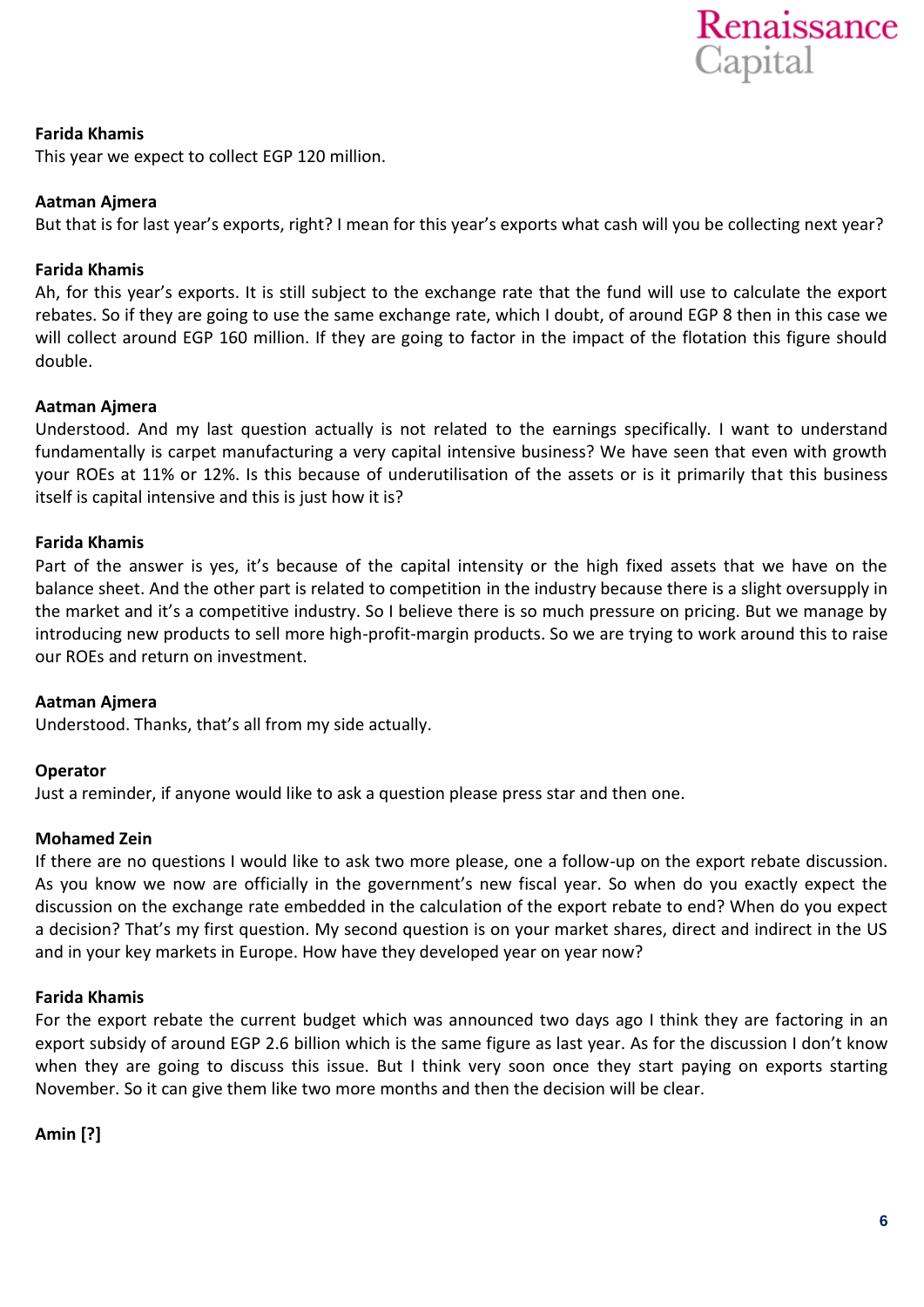

By any means we record the revenue on collection. So we are very conservative in this topic. And once collected, last November and December have been collected we will see which rates they are using. But we will not recognise revenue unless it is collected.

## **Mohamed Zein**

Very clear. Thank you. And on market shares please in Europe and the US?

**Farida Khamis**  Jonathan, would you like to answer the US? Jonathan?

**Jonathan Witt** Hello. Sorry, can you hear me?

## **Farida Khamis**

They were asking the market share in the US.

## **Jonathan Witt**

Yes, I think the last three years we've had substantial growth year over year. Looking at 2017 versus 2016 as it stands we are slightly positive compared to last year. But again as I mentioned earlier the foot traffic in the stores especially has been soft through the second quarter and continuing into part of the summer. And everything that we're hearing is that our performance with our key partners is outpacing their other sales in the category, which means we are continuing to take share even though it's harder to comp the overall number at the higher percentage rate. So through an interesting time in the States we are doing well, and again looking forward to Q4 and the promotions and the new programmes we have coming out. We still feel that we will be able to show positive growth year over year again.

## **Mohamed Zein**

Thanks. And on Europe please, in Europe?

## **Farida Khamis**

Amin will respond.

## **Amin**

For Europe on the other hand I want to add what Jonathan mentioned for the US market because we have a direct shipping from Egypt. We add like two or three online companies that increased their volume of business comparing with last year. And this will reflect by end of this year because we developed like two or three products that they sell online and this will reflect. And this will increase our market share definitely. And for Europe we don't have a great increase comparing with last year. It is between 3% and 5%. And by the beginning of this year we increased our sales in France for example which we were not existing in the past year. And we are working on a few developments that could be seen by the fourth quarter of this year. On the other hand we make a contact with another two marketing companies that can allow us to get more market share in some European countries like the Netherlands, like Switzerland. In these countries because it is a border country or it could be reached by road from the Belgian and Turkish manufacturers this will allow us to be more into the market. Plus we are planning for a [unclear] to be in Europe by next year.

## **Mohamed Zein**

That's clear. Thank you very much. Irene, do we have more questions?